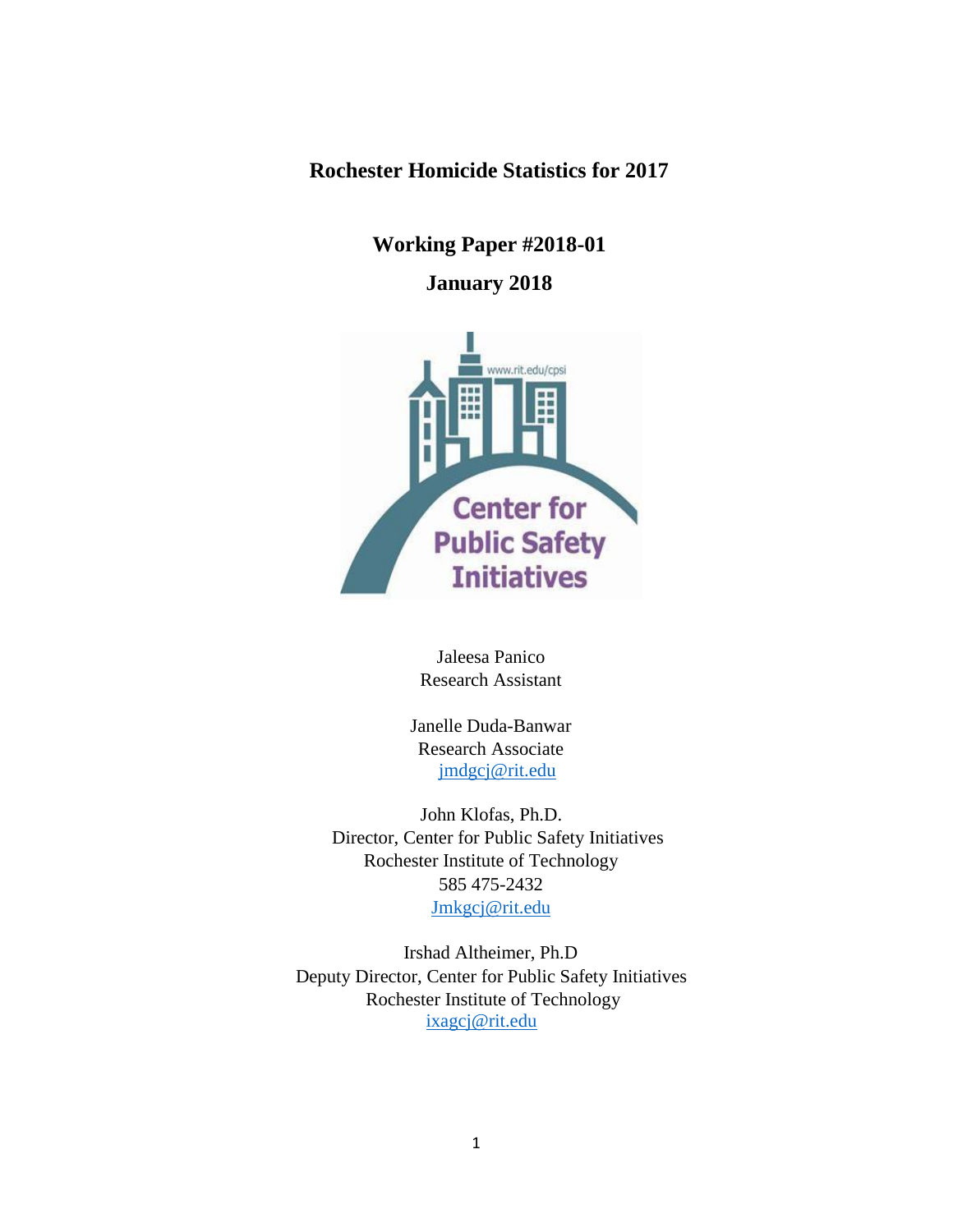# **Introduction**

This is a report, updated annually, of the number of homicides that occurred in the year 2017. Because the FBI's Uniform Crime Report and other official sources are not updated for more than six months into the following year, these reports are based on information provided by multiple news outlets and police department data releases. From these, homicide rates per 100,000 people were calculated to account for differences in population size. Bear in mind this data may not match precisely later official reports.<sup>1</sup>

In this paper we examine homicide fluctuations in Rochester over the last ten years. We also describe the differences in homicides from 2016 to 2017 for the selected 24 US cities. The homicide levels of US and Canadian cities are also compared.<sup>2</sup>

There are a variety of reasons for making the comparisons in this paper. They illustrate change and stability over time. Cross-city comparisons raise issues of similarity and differences that may help understand violence levels across the communities. That is one reason for the selected comparisons. The Rochester Police Department is also taking a different approach to comparisons. The Department is developing a list of cities where social conditions show similarities to those in Rochester. The Department also makes crime data available to the public on the Rochester Police Department's open data portal [\(http://data-rpdny.opendata.arcgis.com/\)](http://data-rpdny.opendata.arcgis.com/).

## **Results**

In 2017 Rochester had 29 homicides, 14 fewer than the previous year for a decline of 33% from 2017. This is a significant reduction in homicide and has implications for how Rochester compares with other cities. Rochester had the highest percentage decrease in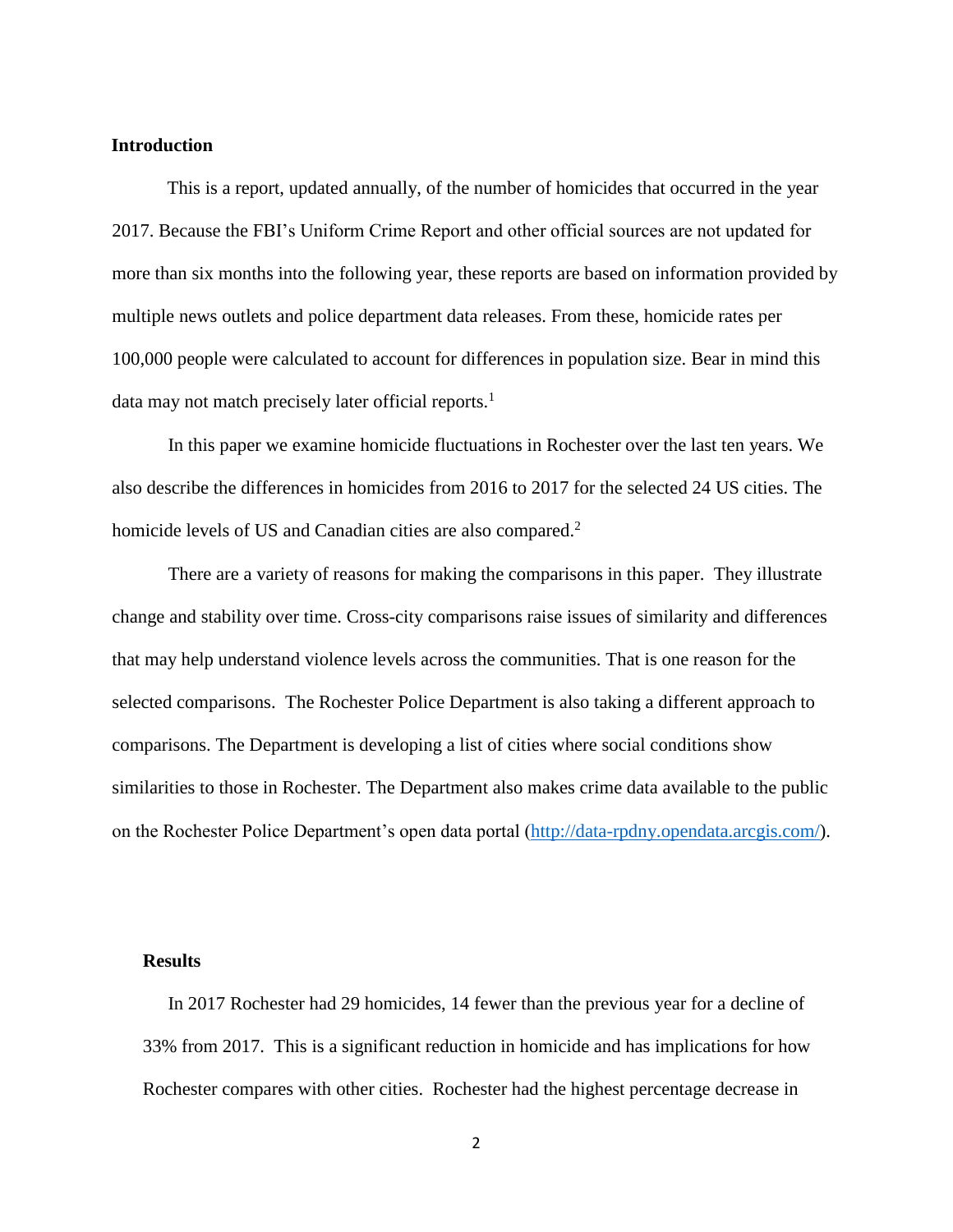homicide rate of all 24 cities examined in this report, and was in the middle in regard to its rank when compared to the other selected cities, improving its rank from last year by two. Two years ago, Rochester was among the seven highest in the list of the same cities.

The reduction in homicides is an encouraging sign but fluctuations are common, especially with small time periods of comparison. The chart below illustrates the changes in the number of homicides in Rochester from 2007-2017.





#### **Comparing US Cities**

Table 1 reports homicide levels and percent change from the previous year for a select sample of cities. The cities that had the largest increases from 2016-2017 were Albany, NY and Hartford, CT. However, these cities started with low homicide numbers (Albany had 2 in 2016 and Hartford had 14 in 2016). Rochester on the other hand had one of the largest decreases for the year, even though the number of homicides had increased in the previous three years.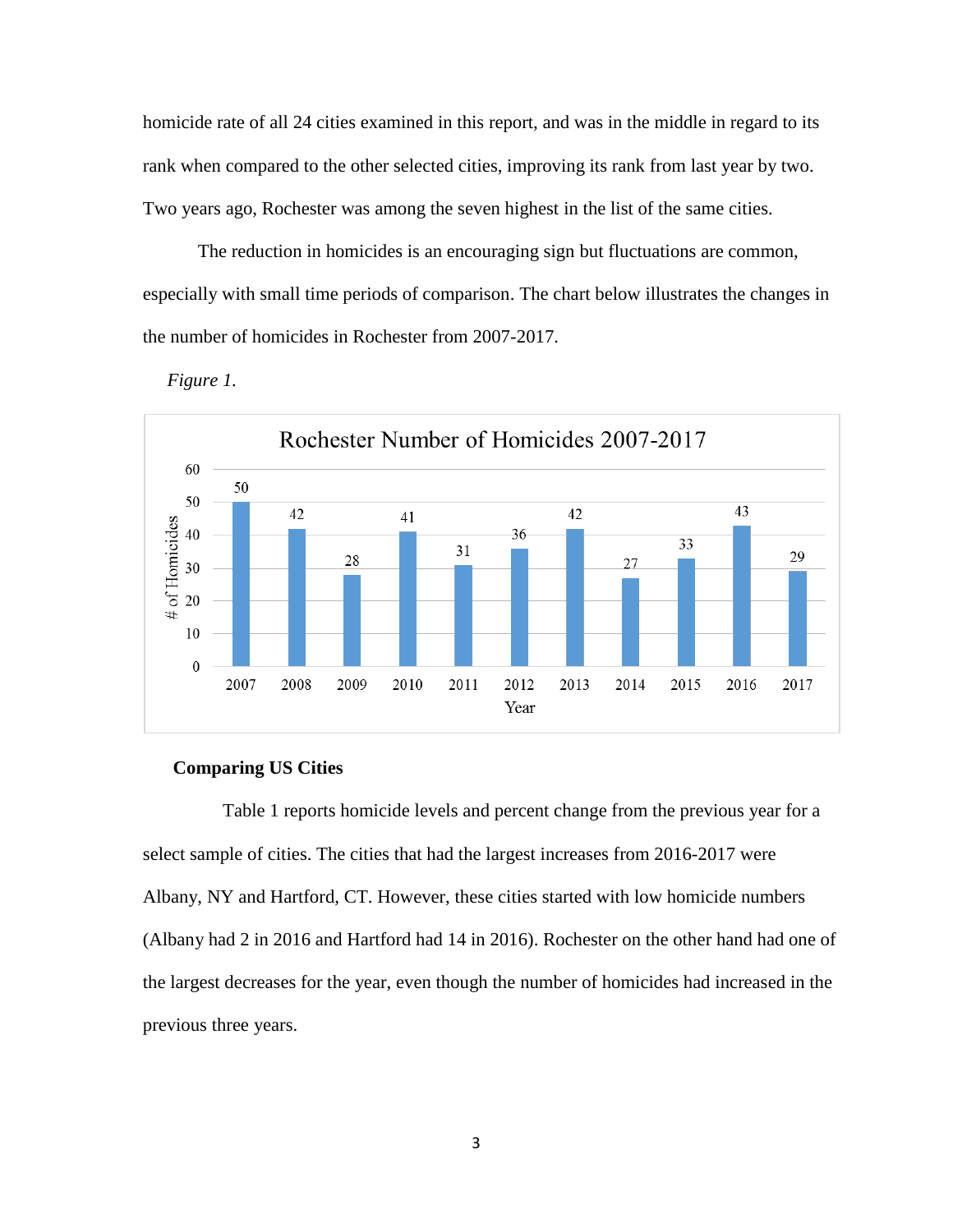Of course, cities with the highest number of homicides do not necessary have the highest homicide rates. This is due to differences in the populations across cities. For example, New York City had the second highest total number of homicides reported here (290), but also had the lowest reported rate (3.4 per 100,000). This is because the City of New York has over 8.5 million people. It is also important to recognize that in the early 1990s New York City had more than 2000 murders a year. Hartford, CT, on the other hand, had a total of 29 homicides in 2017 and a rate of 23.5 per 100,000. This suggests that although Hartford had 10 times fewer homicides than New York City, the general risk for all Hartford residents is much higher. This example shows that comparing just the number of homicides between cities, especially those with such massive population differences can be misleading. Using rates as opposed to raw numbers provides more accurate comparisons of cities with different populations.

In this sample, rate was an especially important tool as it provided a useful depiction of the differences and trends between diverse cities. The two cities with the highest rate were St. Louis, MO (for the second year in a row) and New Orleans, LA whose rate was less than one point more than the third place city, Detroit, MI. Historically though, these three cities have had extremely high rates of homicide, especially in the last three years. The cities with the two lowest rates were New York City and Seattle, WA.

Albany, along with Hartford, CT had the two biggest percentage increases in homicide rates for the year. However, both cities had low homicide numbers and rates in 2016, which makes any additional homicides affect their percentage differences more severely for these cities than others with higher homicide statistics. Both Albany and Hartford showed some of the largest percentage decreases from 2015 to 2016, yet from 2016 to 2017 showed pronounced increases.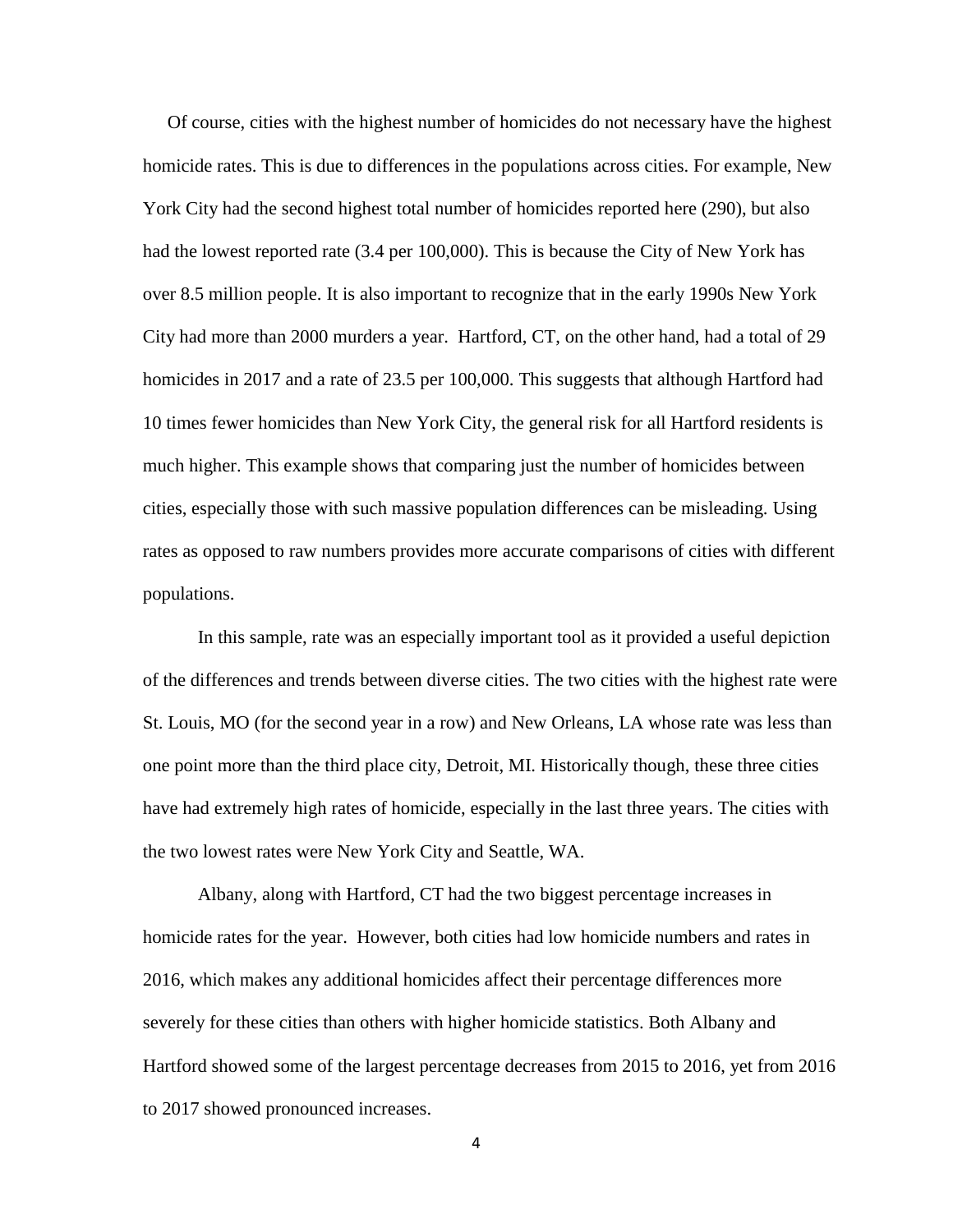Conversely, the two cities with the biggest percentage decrease in homicide rate were Rochester and Atlanta, GA closely followed by Syracuse and Newark, NJ. Over the past two years these two upstate New York cities, Rochester and Syracuse, have had similar homicide percentage differences. From 2016-2017 both cities had within three percent decreases from each other. However, from 2015-2016 both had significant increases of around thirty percent, which is the opposite situation of Albany and Hartford over the last three years.

Although all cities experience some fluctuation in murder rates, cities with large populations the mathematics of using rates tends to show more steady trends than those with smaller populations. Colorado Springs, for example, has consistently been within the top five cities with the lowest homicide rates over the last three years. Despite it having had both increases and decreases to its homicide rate, its rank has remained relatively the same.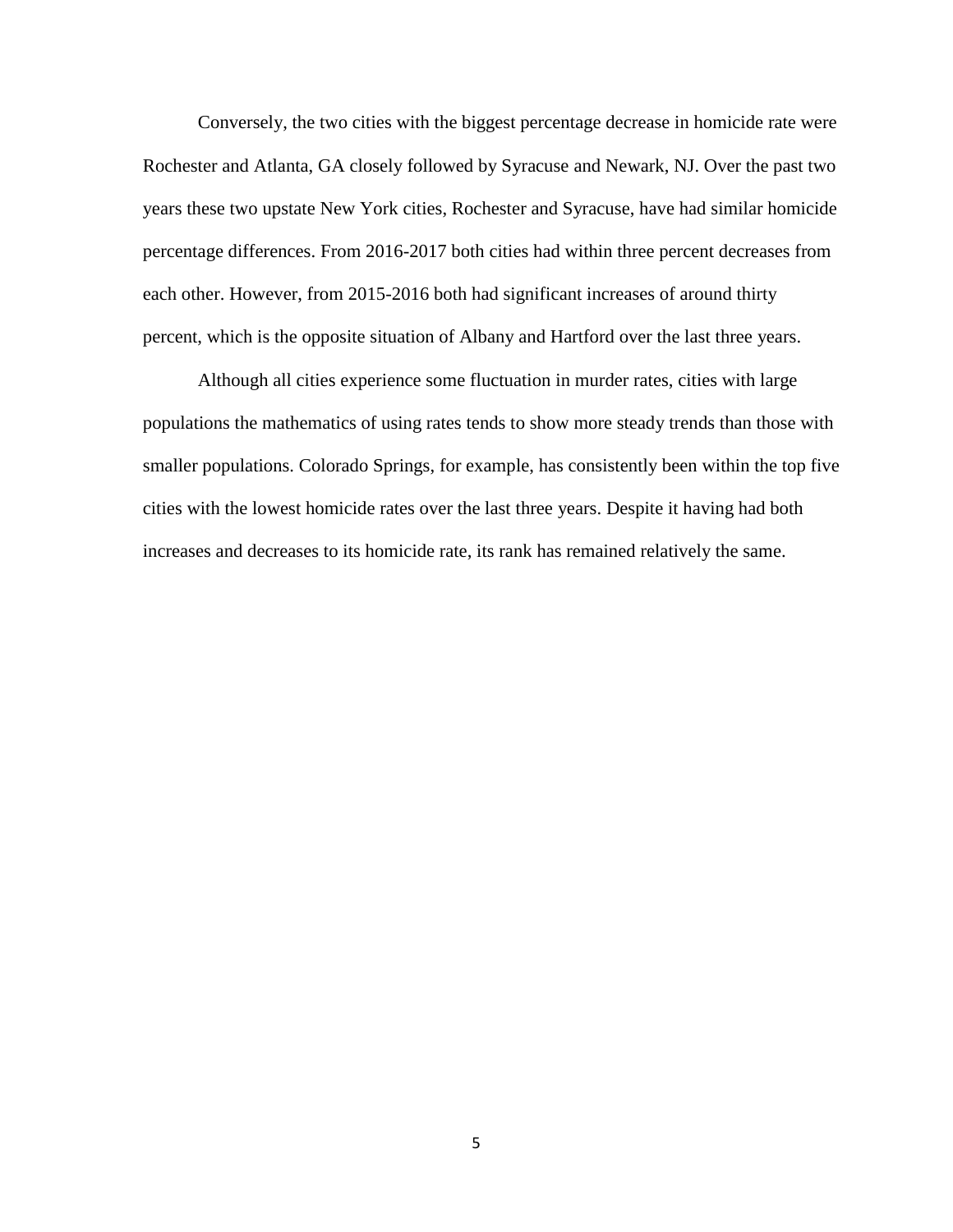| City                  | 2016             | 2016             | City<br>Population | 2017             | 2017             | 2016-<br>2017                       | 2016-<br>2017     |
|-----------------------|------------------|------------------|--------------------|------------------|------------------|-------------------------------------|-------------------|
|                       | <b>Homicides</b> | Homicide<br>Rate |                    | <b>Homicides</b> | Homicide<br>Rate | $\frac{0}{0}$<br>Change<br>for $#s$ | Change<br>in Rate |
| 1. New York City, NY  | 335              | 3.9              | 8,537,673          | 290              | 3.4              | $-13%$                              | $-13%$            |
| 2. Seattle, WA        | 19               | 2.7              | 704,358            | 27               | 3.8              | 42%                                 | 41%               |
| 3. Los Angeles, CA    | 293              | 7.3              | 3.976.324          | 282              | 7.1              | $-4%$                               | $-3%$             |
| 4. Albany, NY         | 2                | 2                | 98.106             | 8                | 8.2              | 300%                                | 302%              |
| 5. ColoradoSprings,CO | 24               | 5.2              | 465,084            | 38               | 8.2              | 58%                                 | 58%               |
| 6. Denver, CO         | 57               | 8.2              | 693.06             | 58               | 8.4              | 2%                                  | 3%                |
| 7. Boston, MA         | 49               | 7.3              | 672,840            | 56               | 8.3              | 14%                                 | 15%               |
| 8. Anchorage, AK      | 28               | 9.4              | 298,192            | 35               | 11.7             | 25%                                 | 25%               |
| 9. Dallas, TX         | 171              | 13               | 1.317.942          | 166              | 12.6             | $-3%$                               | $-3%$             |
| 10. Rochester, NY     | 43               | 20.5             | 208,886            | 29               | 13.9             | $-33%$                              | $-32%$            |
| 11. Syracuse, NY      | 30               | 20.8             | 143,378            | 21               | 14.6             | $-30%$                              | $-30%$            |
| 12. Buffalo, NY       | 44               | 17.1             | 256,908            | 38               | 14.8             | $-14%$                              | $-14%$            |
| 13. Atlanta GA        | 111              | 23.5             | 472,506            | 75               | 15.9             | $-32%$                              | $-32%$            |
| 14. Washington, DC    | 138              | 20.3             | 681,170            | 115              | 16.9             | $-17$                               | $-17%$            |
| 15. Oakland, CA       | 85               | 20               | 419.987            | 77               | 18.3             | $-9%$                               | -8%               |
| 16. Pittsburgh, PA    | 57               | 18.9             | 303,624            | 57               | 18.8             | 0%                                  | $-0.40%$          |
| 17. Hartford, CT      | 14               | 11.3             | 123,287            | 29               | 23.5             | 107%                                | 108               |
| 18. Chicago, IL       | 765              | 28.1             | 2,704,965          | 664              | 24.6             | $-13%$                              | $-13%$            |
| 19. Newark. NJ        | 100              | 35.5             | 281,770            | 70               | 24.8             | $-30%$                              | $-30%$            |
| 20. Richmond, VA      | 61               | 27.7             | 223,170            | 67               | 30               | 10%                                 | 8%                |
| 21. Cleveland, OH     | 135              | 35               | 385,810            | 130              | 33.7             | $-4%$                               | $-4%$             |
| 22. Detroit. MI       | 303              | 45.3             | 672,829            | 267              | 39.7             | $-12%$                              | $-12%$            |
| 23. New Orleans, LA   | 174              | 43.8             | 391.495            | 157              | 40.1             | $-10%$                              | -9%               |
| 24. St. Louis, MO     | 188              | 59.8             | 311,404            | 205              | 65.8             | 9%                                  | 10%               |

*Table 1. United States City Homicide Number, Rate, and Percent Difference of Each for 20162017* 

## **Comparing US Cities with Canadian Cities**

In 2016 (the most recent year available), the United States had a national homicide rate of 5.4 for all reporting agencies, whereas Canada reported a rate of only 1.7 nationally (Federal Bureau of Investigation, 2017 & Government of Canada Statistics, 2017). Canada's homicide rate being lower than the United States' is a trend that continues when we consider comparisons down by city and city population.

The charts below show homicide rates for select US cities and Canadian cities. The only U.S. city that came close to having a lower rate than any Canadian city within its population bracket was Seattle, WA, with a rate of 3.8 compared to the 3.6 rate of Winnipeg, MB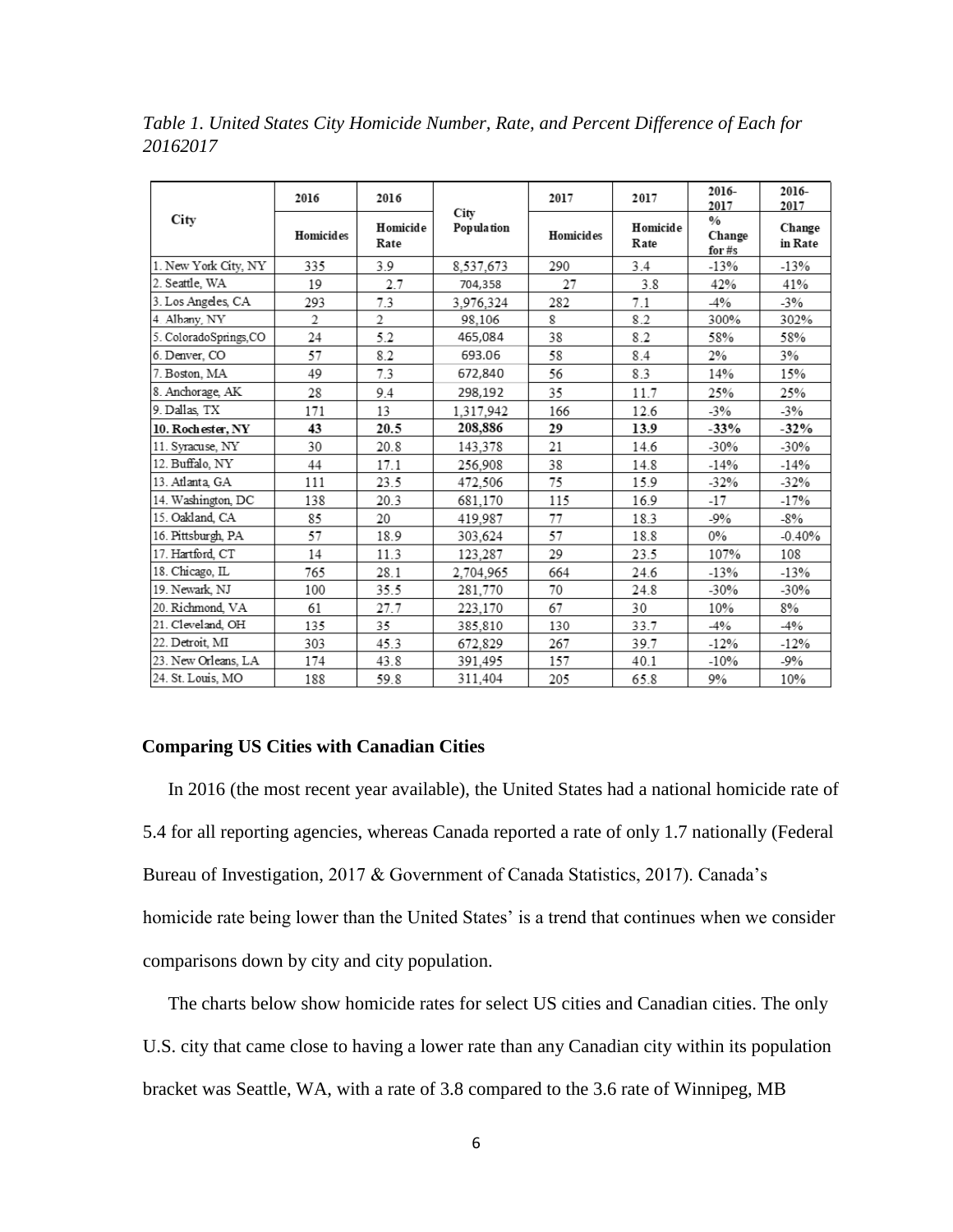(shown in Figure 4). The two reported Canadian cities with the highest homicide rates in 2017 were Abbotsford, BC at 6.6 in Figure 2 and Edmonton, AB at 6.3 in Figure 4. This is particularly low compared to the rates in US cities. The city with the highest homicide number change between the two years in Canada was Toronto, ON with a decrease of 14%, going from 71 to 61 homicides in 2017.







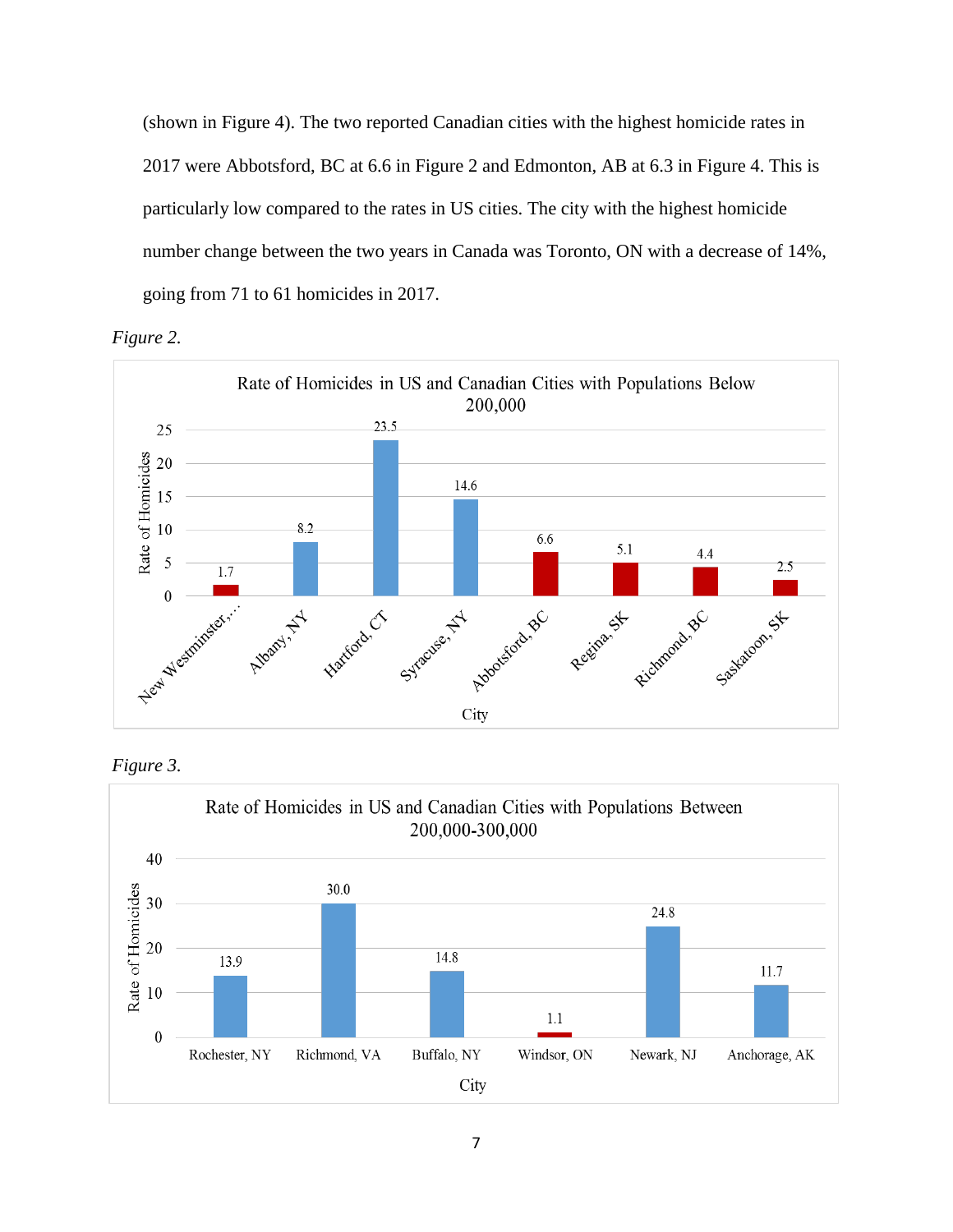



*Figure 5.* 



## **Discussion**

The objectives of this paper are to describe the homicide rates of the selected sample of cities and their yearly homicide changes. It is encouraging to see that fourteen of the twenty-four selected US cities reported fewer homicides in 2017 than in 2016. In addition, nine showed increases, and one had no difference. Rochester in particular had the most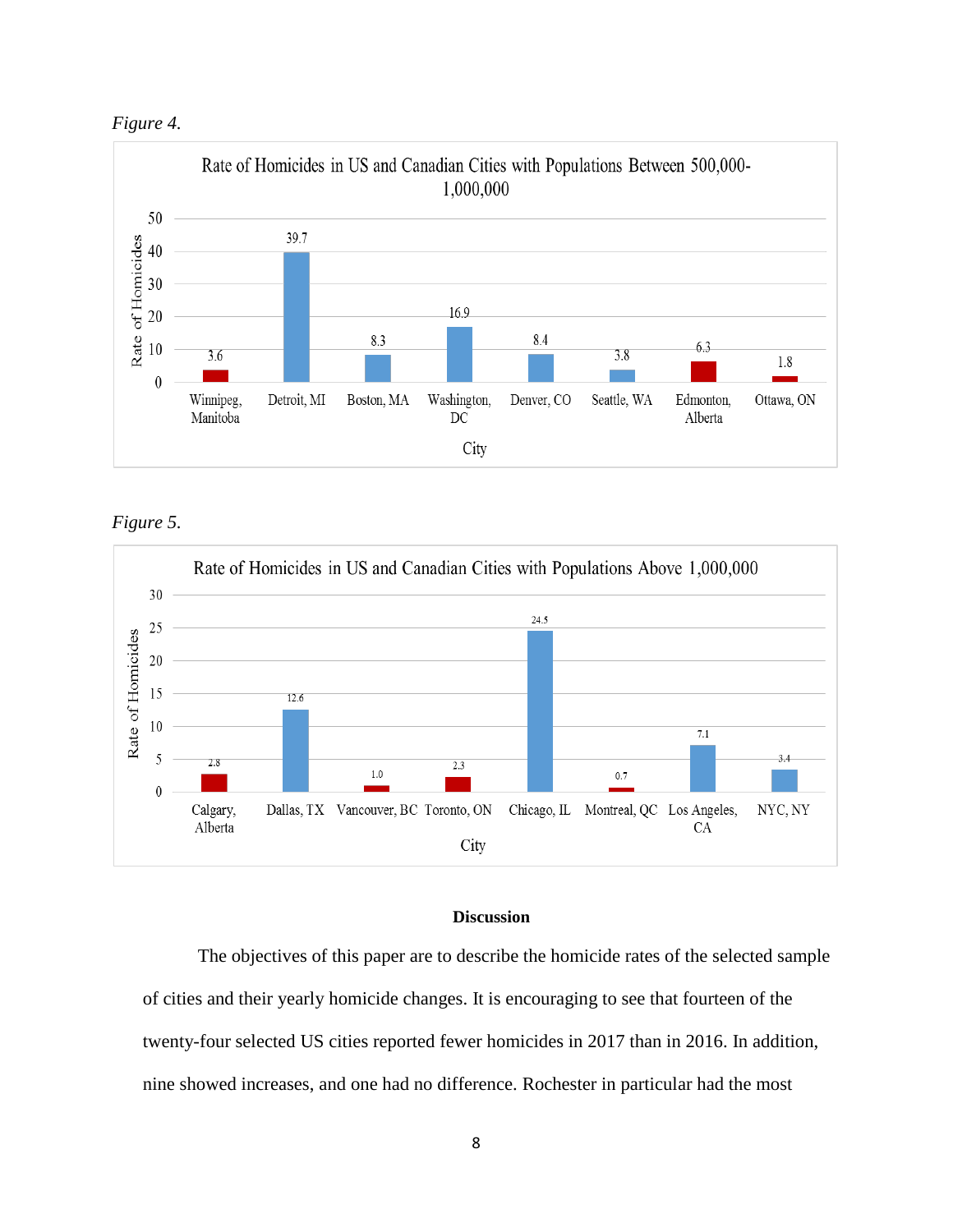significant decrease for both homicide number and rate of all 24 US cities. In comparison with Canada, the US cities overall had distinctly higher homicide numbers and rates than Canadian cities.

A full explanation of the factors that account for yearly changes in homicide is beyond the scope of this paper. However, some plausible explanations include fluctuations related to gun-related crime and overall violent crime. Homicide by firearm is the most frequent type of homicide across the country (CDC[,](https://www.cdc.gov/nchs/fastats/homicide.htm)

[https://www.cdc.gov/nchs/fastats/homicide.htm\)](https://www.cdc.gov/nchs/fastats/homicide.htm) and so if overall gun-related crime decreases then this may also lower the number of homicides.

Violent crime is another potential factor that has always been associated with homicide in that the first may very well lead to the later. And according to Attorney General Jeff Sessions,

"We've seen a deadly increase in violent crime," and that "murder is up by more than 20%", but so far the data are not confirming this. Even in this sample, the total number of homicides for all 24 US cities combined decreased 10% from 2016 to 2017, and the rate also decreased by 5%. Although this paper cannot directly confirm or deny Sessions' claim that violent crime is on the rise, it can confirm that the 24 diverse US cities examined in this study spread do not show a collective increase.

But both violent and gun-related crime have other variables and factors that can affect their numbers, as well as those for homicide. Some examples are the growing technical innovations in the medical profession. Differences in the number of violent incidents that result in homicide may decrease because of improved medical interventions or strategies. But again, this paper in particular cannot answer any of these questions. This paper describes the nature of homicide in a sample of American and Canadian cities.

9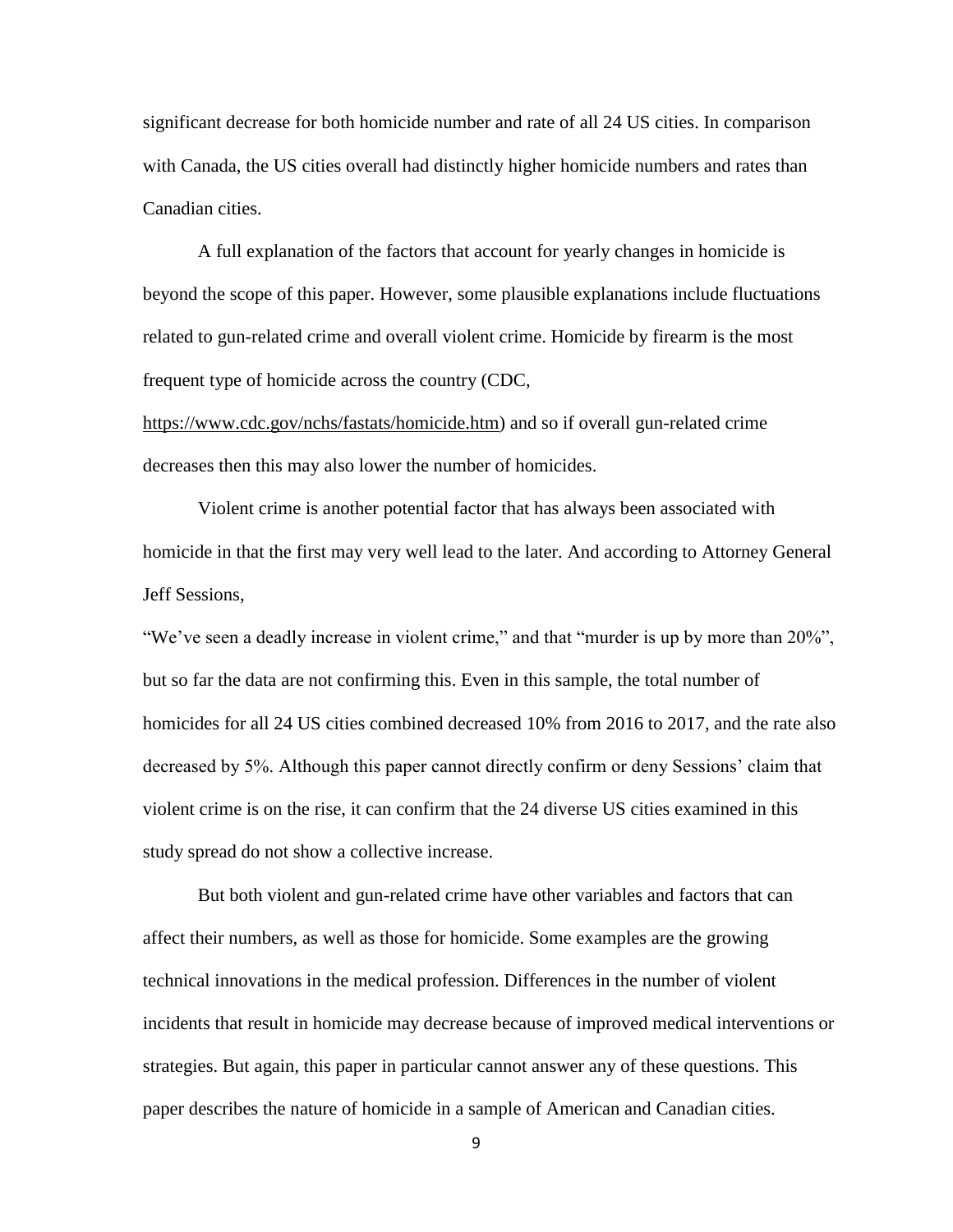Studying any potential connection between homicides and gun-related or violent crime may be the next step towards providing potential explanations for why these homicide fluctuations occur.

#### **Conclusion**

The implications for this paper are important, but narrow. This paper depicts the differences in the last year, which can aid evaluations of interventions or strategies employed during this time period by agencies such as police departments and grass roots organizations. This paper also examines the comparison between major US and Canadian cities, which shows that US cities have much higher homicide numbers and rates -- a trend also seen in previous CPSI homicide reports.

Studying levels and fluctuations of homicides in particular locations over time provides agencies with significant information that can point to any number of trends occurring. A problem with studying the one-year fluctuations as mentioned before is that they could be misleading, which is why it is also important to consider the possibility that single-year trends may not provide all of the information needed to make strong conclusions. It is also important to consider that there may be outside factors, other differences between these cities not considered in this paper that may be affecting the seen differences. These could be differences in gun laws or access to health care. There is also the possibility that while these differences exist, they may not be affecting the number of homicides. These are all very interesting lines of questioning that can be considered to investigate in the future, along with the other ideas and concepts brought up throughout this paper, as well as in others in the same or similar topics.

10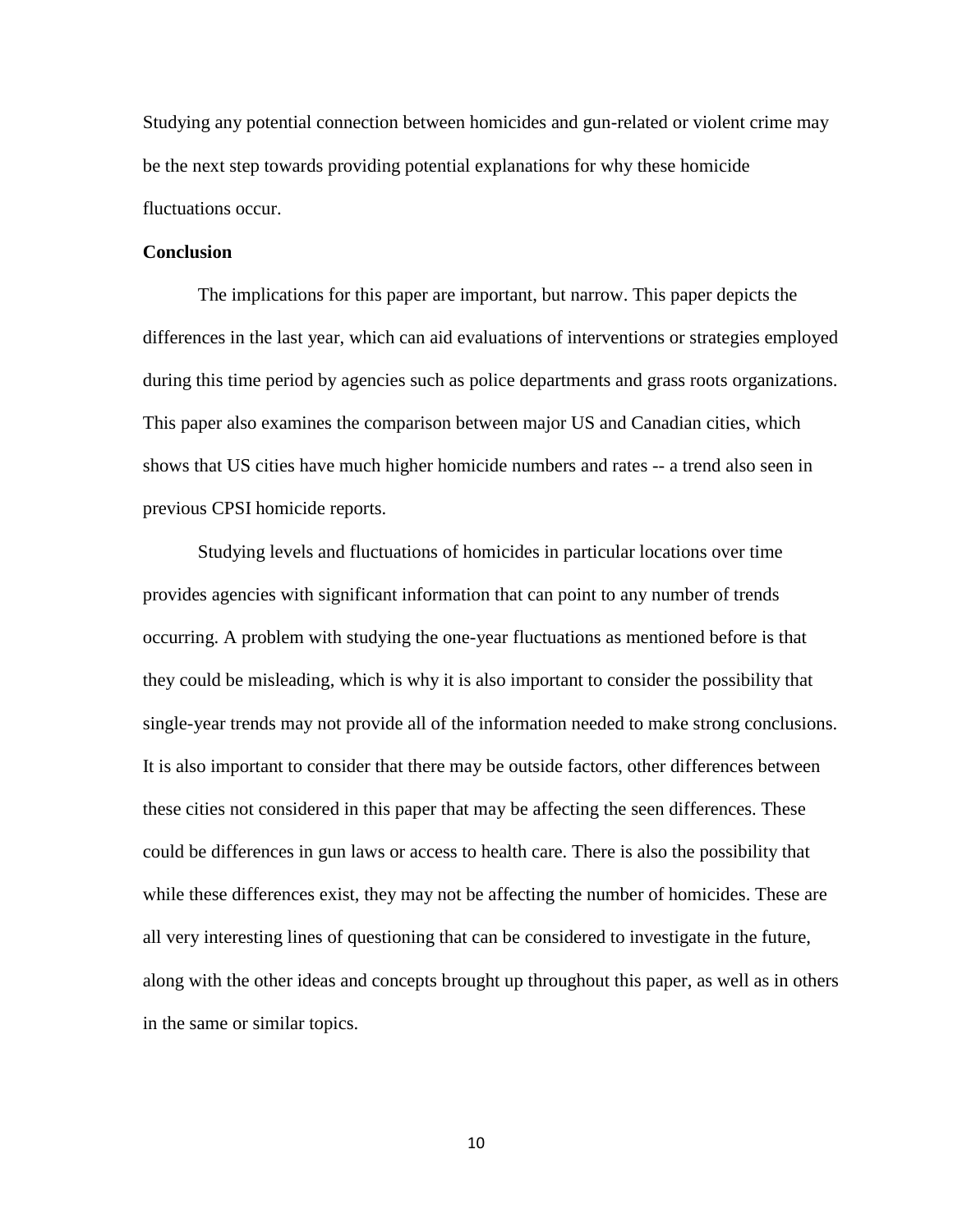#### **Sources**

Albany Police Department. (n.d.). Retrieved January 26, 2018. Phone Interview

- Allard, S. (2018, January 04). Cleveland Was Bloody in 2017, But Three Fewer Homicides Than Last Year. Retrieved from https://www.clevescene.com/scene-and-heard/archives/2018/01/02/cleveland-was-bloody-in-2017-but-three-fewer-homicides-than-last-year
- Altheimer, I., Ph.D, Klofas, J., Ph.D, & Gray, S., Research Associate. (n.d.). Examining Fluctuations in Rochester Homicides and Shootings from 2000 to 2016. Retrieved December 28, 2017, from https://www.rit.edu/cla/criminaljustice/cpsi/work
- Anderson, E., & Tanner, K. (2018, January 02). Detroit homicides drop 12.5% in 2017 to lowest rate in decades, data show. Retrieved from https://www.freep.com/story/news/local/michigan/detroit/2018/01/02/detroit-homicide-ratemurder/996116001/
- Atlanta Police Department. (n.d.). Crime Data Downloads. Retrieved January 8, 2018, from http://www.atlantapd.org/i-want-to/crime-data-downloads Bolan, K. (2017, January 09). REAL SCOOP: Murders on the rise in 2016. Retrieved January 4, 2018, from http://vancouversun.com/news/staff-blogs/real-scoop-murders-on-therise-in-2016
- Borunda, D. (2018, January 03). Body hanged from bridge among more than 700 slayings in Juárez in 2017. Retrieved January 12, 2018, from http://www.elpasotimes.com/story/news/local/juarez/2018/01/03/body-hanged-bridge-700 murders-juarez-2017/998393001/
- Bower, K., Klofas, J., & Duda-Banwar, J. (2013, January 25). Homicide in Rochester, NY 2012: Comparison of Rates for a Selection of United States' and International Cities. Retrieved December 28, 2017, from https://www.rit.edu/cla/criminaljustice/cpsi/work
- Buffalo Police Department. (n.d.). 2017 Homicides. Retrieved from http://www.bpdny.org/Home/Statistics
- Cabrera, N., Research Assistant, Dougherty, J., Research Associate, & Klofas, J., Ph.D. (2015, June). Comparison of Cities' Homicide Rates Over Time (2014 Data). Retrieved December 28,

2017, from https://www.rit.edu/cla/criminaljustice/cpsi/work

- Campbell, A. (2017, October 20). Homicide rates double in Richmond in 2017. Retrieved from http://www.richmond-news.com/news/homicide-rates-double-in-richmond-in-2017- 1.23070310
- CBC News. (2017, December 30). Murder and gun violence down in Toronto this year, but fewer homicides solved. Retrieved from http://www.cbc.ca/news/canada/toronto/violentcrime-downfor-2017-1.4467992
- Cherry, P. (2016, December 29). Montreal sees record-low number of homicides in 2016. Retrieved January 4, 2018, from http://montrealgazette.com/news/local-news/montreal-seesrecord-lownumber-of-homicides-in-2016
- Cherry, P. (2017, December 29). Number of homicides reported in Montreal in 2017 hits new low. Retrieved January 8, 2018, from http://montrealgazette.com/news/local-news/numberof-homicides-reported-in-montreal-in-2017-hits-new-low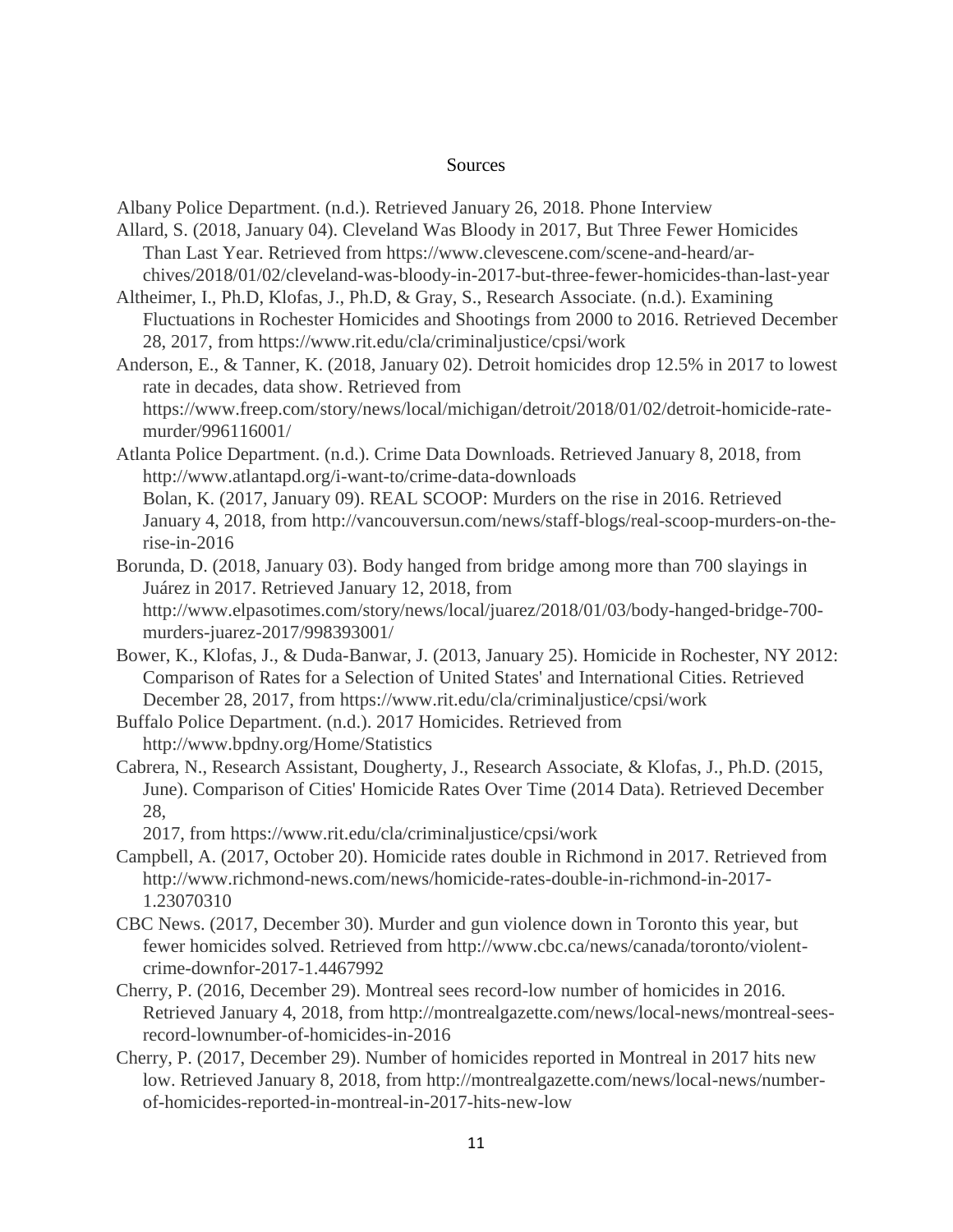- Chicago News. (2018, January 01). CPD boasts 'significant reduction' in gun violence in 2017. Retrieved January 2, 2018, from https://chicago.suntimes.com/news/cpd-boasts-significantreduction-in-gun-violence-in-2017/
- Church Hill People's News. (n.d.). Crime -- Richmond Murders 2017. Retrieved from https://chpn.net/maps/richmond\_murder\_2016.php?Year=2017
- Cleveland.com. (2018, January 02). Another deadly year for Cleveland in 2017 despite dip in homicides. Retrieved January 2, 2018, from http://www.cleveland.com/metro/index.ssf/2018/01/another\_deadly\_year\_for\_clevel.html#in cart\_river\_index
- CNYCentral, C. (2018, January 9). Number of Syracuse homicides in 2017 reach five-year low. Retrieved from http://cnycentral.com/news/local/number-of-syracuse-homicides-in-2017 reachfive-year-low
- Danielson, J. R. (2017, December 29). Fatal Shooting Adds Another Murder To City's Tally: 205 in 2017. Retrieved from https://patch.com/missouri/stlouis/fatal-shooting-adds-anothermurdercitys-tally-205-2017
- Demer, L., & Andrews, L. (2018, January 06). With 35 homicides in 2017, Anchorage set a disturbing record. Why? Retrieved from https://www.adn.com/alaska-news/crimecourts/2018/01/05/with-35-homicides-in-2017-anchorage-set-a-disturbing-record-why/
- Denver Police Department. (n.d.). Part 1 Crime in the City and County of Denver By Month Based on UCR Standards. Retrieved January 8, 2018, from https://www.denvergov.org/content/dam/denvergov/Portals/720/documents/statistics/2017/X citywide\_Reported\_Offenses\_2017.pdf
- Denver Police Department. (n.d.). 2017 Crime Statistics & Maps. Retrieved January 16, 2018, from https://www.denvergov.org/content/denvergov/en/police-department/crimeinformation/crimestatistics-maps.html
- Dickson, J. D. (2018, January 01). Detroit has lowest homicide tally in 50 years. Retrieved January 2, 2018, from http://www.detroitnews.com/story/news/local/detroitcity/2018/01/01/detroit-haslowest-homicide-tally-50-years/994153001/
- Doucette, C. (2017, December 25). HOMICIDES 2017: Most of Toronto's victims killed by guns. Retrieved January 4, 2018, from http://torontosun.com/news/local-news/homicides-2017-mostof-torontos-victims-killed-by-guns
- Durbin, K. (2018, February 07). 38 homicides make 2017 the second deadliest in El Paso County history. Retrieved from https://www.denverpost.com/2018/01/14/38-homicides-2017-seconddeadliest-el-paso-county-history/
- Eiserer, T. (2018, January 02). 166 murders: The heartbreaking year that shattered these Dallas families. Retrieved from http://www.wfaa.com/article/news/crime/166-murders-theheartbreakingyear-that-shattered-these-dallas-families/287-504073668
- Federal Bureau of Investigations. (2017, August 14). Table 11 Uniform Crime Report. Retrieved from https://ucr.fbi.gov/crime-in-the-u.s/2016/crime-in-the-u.s.-2016/tables/table-11
- Fumano, D. F., & Eagland, N. E. (2017, December 30). Vancouvers homicides rise in 2017, while Surrey reports decrease. Retrieved January 4, 2018, from http://vancouversun.com/news/localnews/vancouvers-homicides-rise-in-2017-while-surreyreports-decrease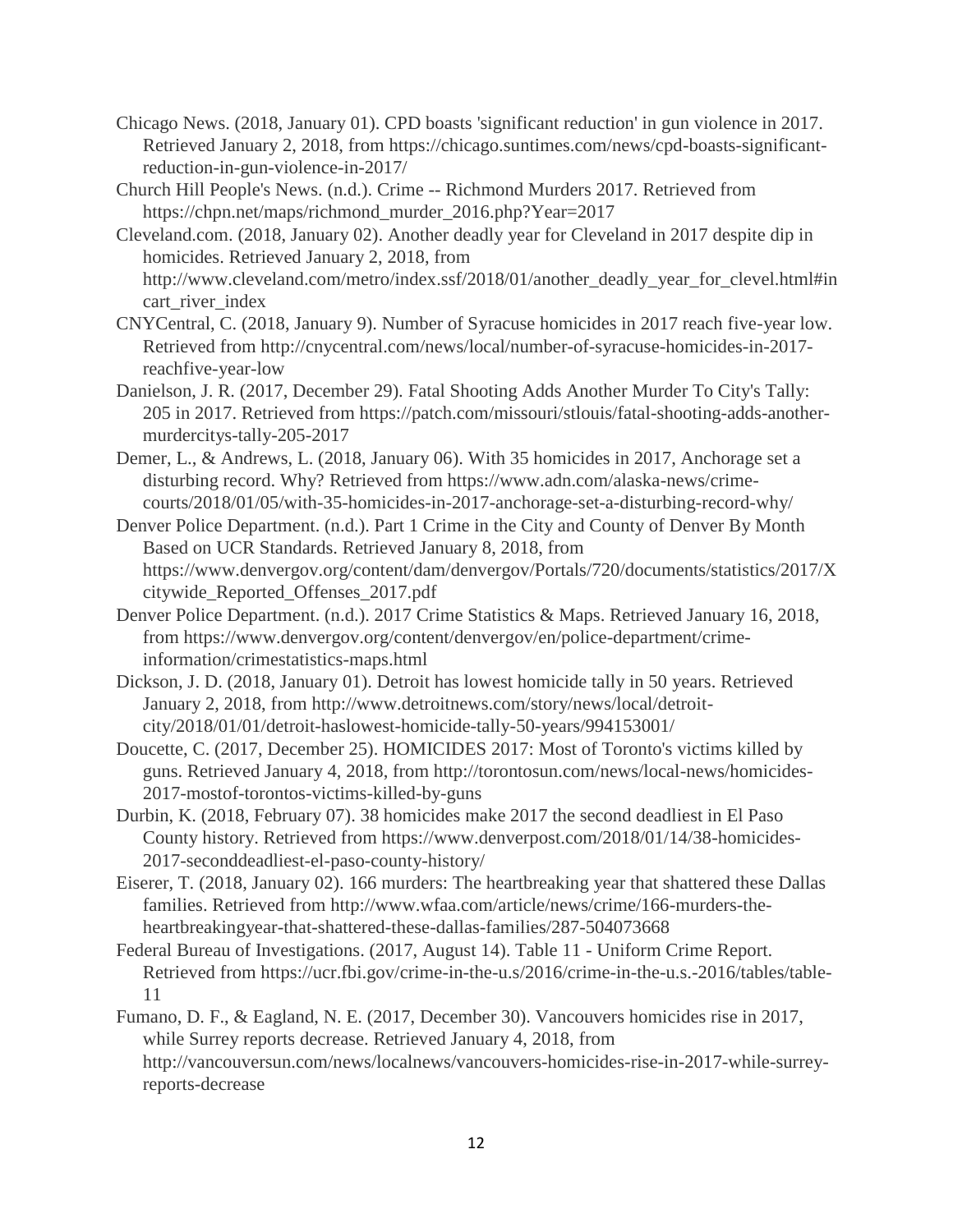- Fumano, D. F., & Eagland, N. E. (2017, December 30). Vancouver's homicides rise in 2017, while Surrey reports decrease. Retrieved January 4, 2018, from http://vancouversun.com/news/localnews/vancouvers-homicides-rise-in-2017-while-surreyreports-decrease
- Fumano, D. F., & Eagland, N. E. (2017, December 30). Vancouver's homicides rise in 2017, while Surrey reports decrease. Retrieved January 4, 2018, from http://vancouversun.com/news/localnews/vancouvers-homicides-rise-in-2017-while-surreyreports-decrease
- Government of Canada Statistics. (2017, November 22). Homicide in Canada, 2016. Retrieved from http://www.statcan.gc.ca/daily-quotidien/171122/dq171122b-eng.htm
- Griwkowsky, C. (2018, January 01). No common feature among Edmonton's 2017 homicides, police say. Retrieved from http://edmontonjournal.com/news/crime/no-common-featureamong-edmontons-2017-homicides-police-say

Guza, M. (2018, January 01). Mothers, fathers, daughters, sons: A year of 107 homicides in Allegheny County. Retrieved January 2, 2018, from http://triblive.com/local/allegheny/13130967- 74/mothers-fathers-daughters-sons-a-year-of-107-homicides-in-allegheny-county

- Hamilton, C. (2018, January 02). The faces of Saskatoon's 2017 homicide victims. Retrieved January 4, 2018, from http://www.cbc.ca/news/canada/saskatoon/the-faces-of-saskatoon-sfive-homicide-victims-in-2017-1.4467251
- Hopes, V. (2018, January 13). Abbotsford-Mission region records 10 murders in 2017. Retrieved from https://www.abbynews.com/news/abbotsford-mission-region-records-10 murders-in-2017/
- House, S. (2018, January 8). There were 21 homicides in Syracuse in 2017, the fewest deaths in 5 years. Retrieved January 8, 2018, from http://www.syracuse.com/crime/index.ssf/2018/01/there\_were\_21\_homicides\_in\_syracuse\_in\_2017\_the\_least\_in\_5\_years.html
- Howard, A. (2018, January 2). RPD: 2017 murder rate lowest since 2009. Retrieved from http://spectrumlocalnews.com/nys/rochester/crime-safety/2018/01/02/rochester-murderratedrops-homicide-rpd-2017
- Hurd, R., & Harris, H. (2017, December 31). East Bay Crime in 2017: Regional gang busts bring local relief. Retrieved January 2, 2018, from https://www.eastbaytimes.com/2017/12/30/east-baycrime-in-2017-regional-gang-bustsbring-local-relief/
- Kent, F. (2016, December 15). Edmonton 2016: police say near-record homicide rate has become normal. Retrieved January 4, 2018, from https://globalnews.ca/news/3130354/edmonton-2016police-say-near-record-homicide-ratehas-become-normal/
- Klofas, J., Ph.D., Altheimer, I., Ph.D, & Sweadner, C., Research Assistant. (2017, January). Rochester Homicide Statistics for 2016. Retrieved December 28, 2017, from https://www.rit.edu/cla/criminaljustice/cpsi/work
- KTUU-TV. (2017, December 30). Anchorage Surpasses Record for Homicides With 35 Deaths. Retrieved from https://www.usnews.com/news/best-states/alaska/articles/2017-12- 30/anchoragesurpasses-record-for-homicides-with-35-deaths
- Lahman, S. (2018, January 01). Murders in Rochester drop 31 percent in 2017. Retrieved January 2, 2018, from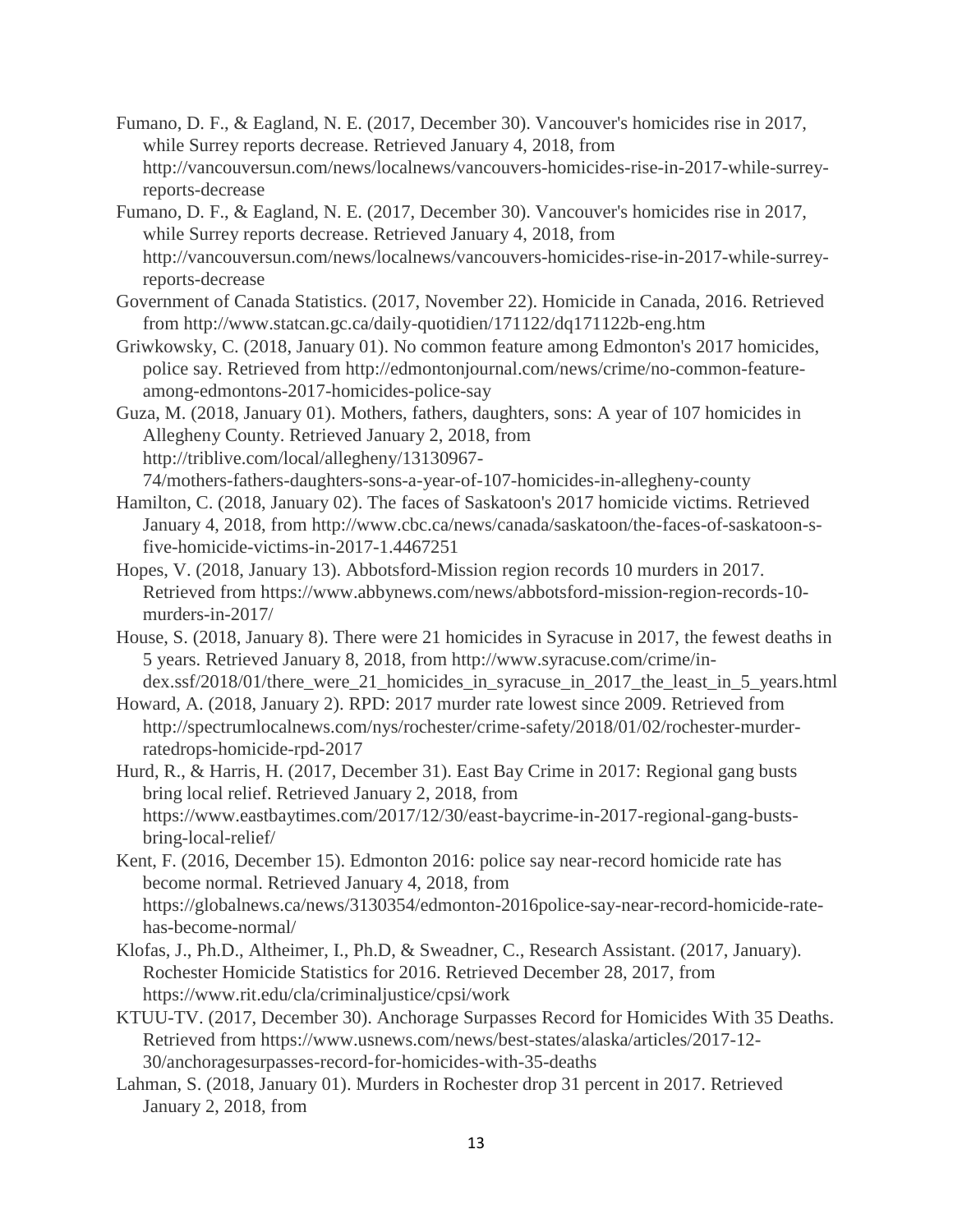https://www.democratandchronicle.com/story/news/2018/01/01/murders-rochesterdrop-31 percent-2017/962425001/

- LexisNexis® Community Crime Map. (n.d.). Retrieved January 16, 2018, from <http://communitycrimemap.com/>
- Levy, P. (2017, December 28). Trump claims crime is on the rise. So why did the FBI delete key crime data? Retrieved from https://www.motherjones.com/politics/2017/12/theadministrationclaims-crime-is-on-the-rise-so-why-did-the-fbi-delete-key-crime-data/
- Metropolitan Police Department. (n.d.). Crime Map Search. Retrieved January 2, 2018, from http://crimemap.dc.gov/CrimeMapSearch.aspx
- Metropolitan Police Department. (n.d.). SLMPD Downloadable Crime Files. Retrieved January 16, 2018, from http://www.slmpd.org/Crimereports.shtml
- Nease, K. (2018, January 01). Ottawa homicides still trended high in 2017. Retrieved January 4, 2018, from http://www.cbc.ca/news/canada/ottawa/ottawa-homicides-2017-cases-review-1.4433180
- New York City Police Department. (2018, January 05). Fewest Annual Murders and Shooting Incidents Ever Recorded in the Modern Era. Retrieved from http://www1.nyc.gov/site/nypd/news/pr0105/fewest-annual-murders-shooting-incidentseverrecorded-the-modern-era#/0
- Nola.com. (2018, January 09). New Orleans Murder Map 2018. Retrieved from http://www.nola.com/crime/index.ssf/page/new\_orleans\_murders.html Oakland Police Department. (n.d.). City of Oakland California Police Data. Retrieved January 16,
	- 2018, from http://www2.oaklandnet.com/government/o/OPD/a/data/index.htm OSAC. (2017, January 25). Canada 2017 Crime & Safety Report: Calgary. Retrieved January 4,

2018, from https://www.osac.gov/pages/ContentReportDetails.aspx?cid=21106

- Paliwal, A., Research Assistant, Cabrera, N., Research Assistant, Dougherty, J., Research Associate, & Klofas, J., Ph.D. (2016, January). Comparison of Cities' Homicide Rate over Time: 2015 Data.
	- Retrieved December 28, 2017, from https://www.rit.edu/cla/criminaljustice/cpsi/work
- Passifiume, B. (2018, January 07). Shooting deaths dominate Calgary's homicides in 2017. Retrieved from http://calgarysun.com/news/local-news/shooting-deaths-dominate-calgaryshomicides-in-2017
- Richmond Police Department. (n.d.). Richmond Police Department Annual Report. Retrieved January 4, 2018, from

http://www.ci.richmond.va.us/police/documents/2016AnnualReport.pdf

- Rockett, A. (2017, December 31). Richmond had 67 homicides in 2017: Here are the victims. Retrieved January 2, 2018, from http://www.richmond.com/news/local/crime/richmond-hadhomicides-in-here-are-the-victims/article\_56494244-db47-5e73-8e1a-595406ddcffd.html
- Salloum, A. (2018, January 02). The names and faces of Reginas 9 homicide victims of 2017. Retrieved January 4, 2018, from http://www.cbc.ca/news/canada/saskatchewan/2017-reginahomicide-faces-names-1.4465088
- Seattle Police Department. (n.d.). Crime Dashboard. Retrieved January 2, 2018, from https://www.seattle.gov/police/information-and-data/crime-dashboard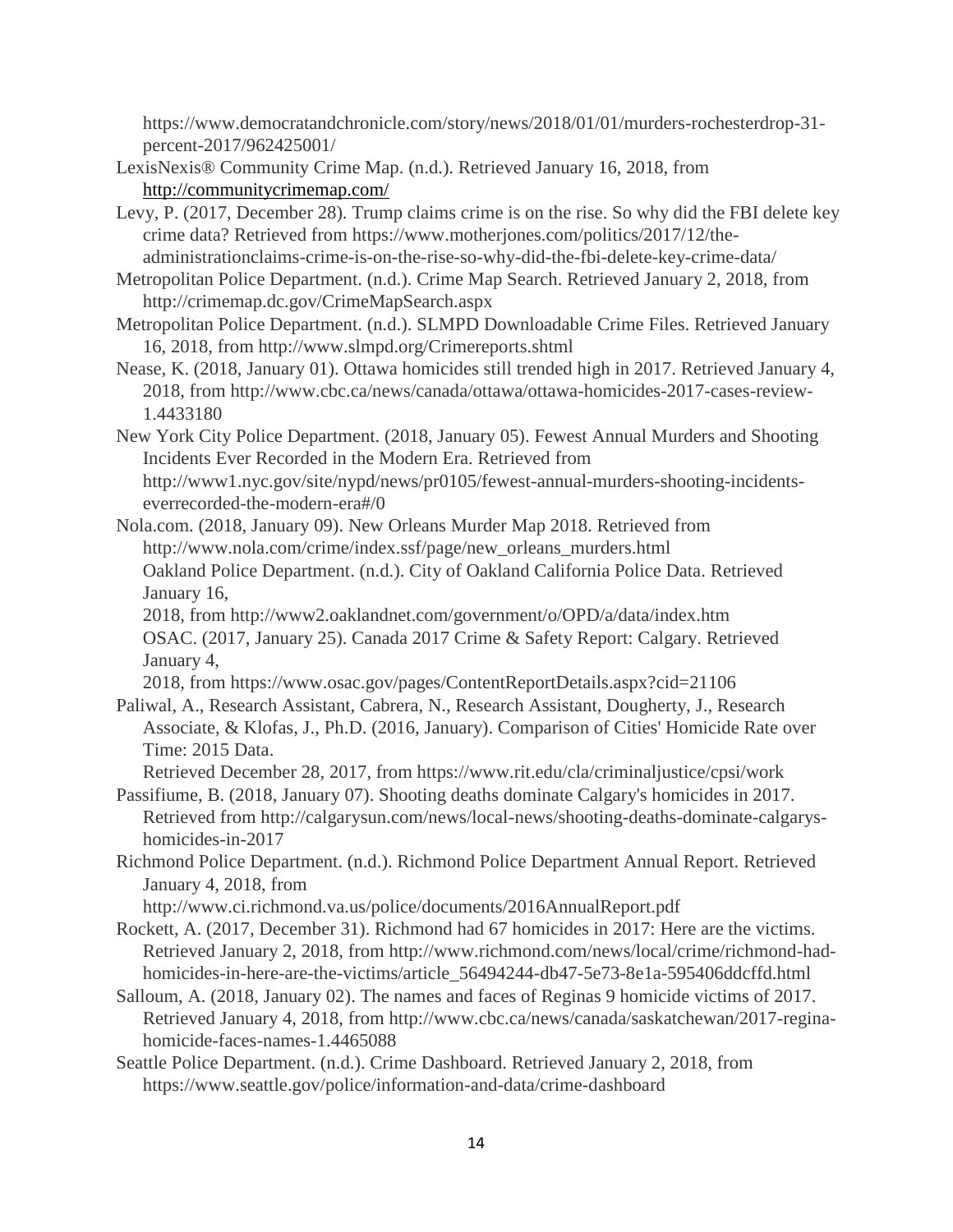Slattery, J. (2017, February 3). Surrey crime dropped double-digits in 2016. Retrieved January 4,

2018, from https://globalnews.ca/news/3224254/surrey-crime-statistics-violent-crime-drop-2016/

- Sledge, M., & Simerman, J. (2017, December 29). New Orleans' year in crime: Killings fall in 2017, but city still marked by violence. Retrieved January 2, 2018, from http://www.theadvocate.com/new\_orleans/news/crime\_police/article\_7b0b90c4-ece4-11e7 b322-5f953b288e3b.html
- SLMPD. (2018, March 5). SLMPD 2018 UCR Homicide Analysis March 5, 2018. Retrieved from www.slmpd.org/images/Homicide\_Stats\_for\_Website.pdf
- Smith, J., News Editor. (2017, December 28). With 2017 homicides up, communities take to the streets. Retrieved January 2, 2018, from https://www.dotnews.com/2017/homicidescommunities-take-streets
- Statistics Canada. (n.d.). Statistics by subject Crime and justice. Retrieved from http://www.statcan.gc.ca/eng/subjects/crime\_and\_justice?text=homicide&subject\_levels=26 93&HPA=1&text-go=%3Cspan%2Bclass%3D%22wbinv%22%3ESearch%3C%2Fspan%3E
- Statistics Canada. (2017, November 22). Table 2 Homicides, by census metropolitan area. Retrieved January 11, 2018, from https://www.statcan.gc.ca/daily-quotidien/171122/t002beng.htm
- Tracy, T. (2017, December 31). 2017 was record-low for homicides in New York City. Retrieved from http://www.nydailynews.com/new-york/2017-record-low-homicides-new-york-cityarticle1.3729733

Tyminas, E. (2018, January 3). 2017 El Paso County homicide victims map. Retrieved January 4,

2018, from http://gazette.com/2017-el-paso-county-homicide-victims-

map/article/1608294 Updated January 13, 2017. This update is reflected in these numbers.

Vella, V. (2017, December 30). As 2017 Ends, Hartford Police, Residents Address Homicides. Retrieved January 4, 2018, from http://www.courant.com/community/hartford/hc-newshartford2017-homicides-20171229-story.html

Windsor Police Department. (n.d.). Retrieved January 29, 2018. \*Phone Interview

- Windsor Police Department. (2017, February 23). Windsor Police Service Yearly Crime Clock. Retrieved January 4, 2018, from https://www.police.windsor.on.ca/services/opendata/Documents/2016%20Crime%20clock.pdf
- Winnipeg Police Department. (n.d.). Winnipeg CrimeStat Map. Retrieved January 8, 2018, from http://www.winnipeg.ca/police/crimestat/map.aspx World Population Review. (n.d.). Population of Cities in Mexico (2018). Retrieved January

16,

2018, from http://worldpopulationreview.com/countries/mexico-population/cities/

Yi, K. (2017, December 13). Homicides hit a low but shootings on the rise in N.J.'s largest city. Retrieved January 2, 2018, from

http://www.nj.com/essex/index.ssf/2017/12/newark\_reports\_yearend\_crime\_stats.html